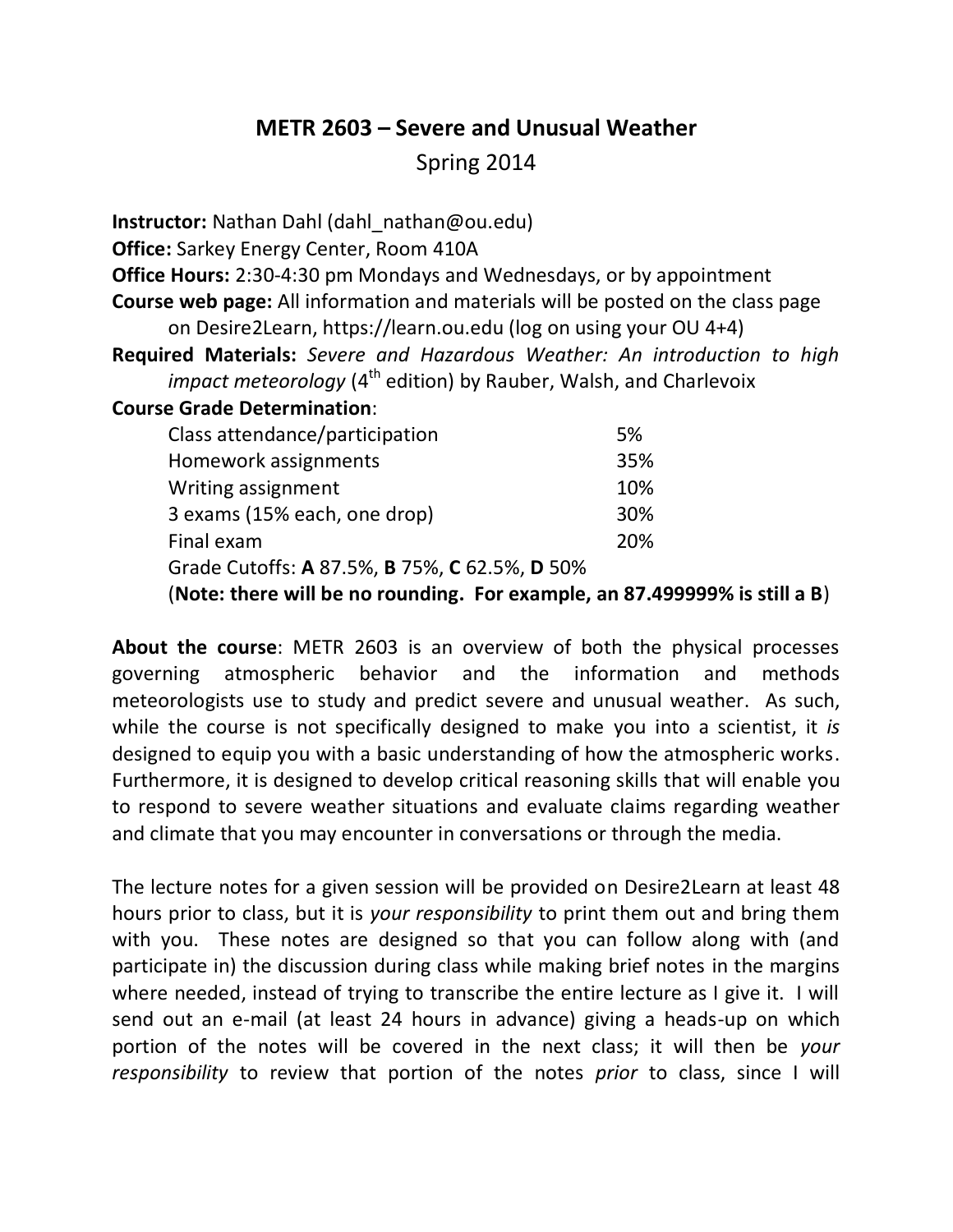sometimes assign brief, simple, and unannounced quizzes at the beginning of class that will go toward your attendance/participation grade.

The course textbook is simply too large to cover in a one-semester course, and there will also be a few occasions where lectures will cover material not contained in the textbook. Therefore, you will only be responsible for the material explicitly emphasized in the lecture notes. However, the lectures will regularly refer to visual aids or explanations given in the textbook, and homework problems will regularly be assigned from it; also, the lecture notes and the textbook will often explain the same principles in slightly different ways in order to provide a resource for "cross-checking" topics that are not easily grasped during class. Therefore, it is very important to *BRING BOTH THE LECTURE NOTES AND THE TEXTBOOK TO CLASS*.

Finally, I urge you to ask questions freely during class and make liberal use of my office hours if you find the course material confusing. *DO NOT HESITATE*.

**Attendance Policy:** While I will make the notes as comprehensive as possible, missing class will also cause you to miss supplementary explanation that may prove vital to your understanding of the material. For instance, example problems will frequently be worked out during class, and these problems will often correspond closely to problems you can expect to see on homeworks and exams. It will be *your responsibility* to obtain any material you miss due to absence, either from fellow students or from me during office hours. **It is also your responsibility to see that your homework assignments are turned in by the end of the class period at which they are due; after that point, they will be penalized 10%, with a further 20% for every additional day that they are late.** The *only* exceptions will be made for serious medical emergencies requiring treatment, with documentation from the healthcare provider. Note: Since the class only meets twice a week, I will accept a scanned copy of your completed, *handwritten* assignment containing your name (sent via e-mail) without penalty at any point up to the end of class on the due date.

Quizzes can *not* be made up if you miss class, since they are meant to reflect attendance. For exams, since this is an evening class, if you are unable to attend an exam, I will require notice from you (via e-mail) **by noon on the day of the exam at the latest** in order to allow a make-up exam to be issued. If an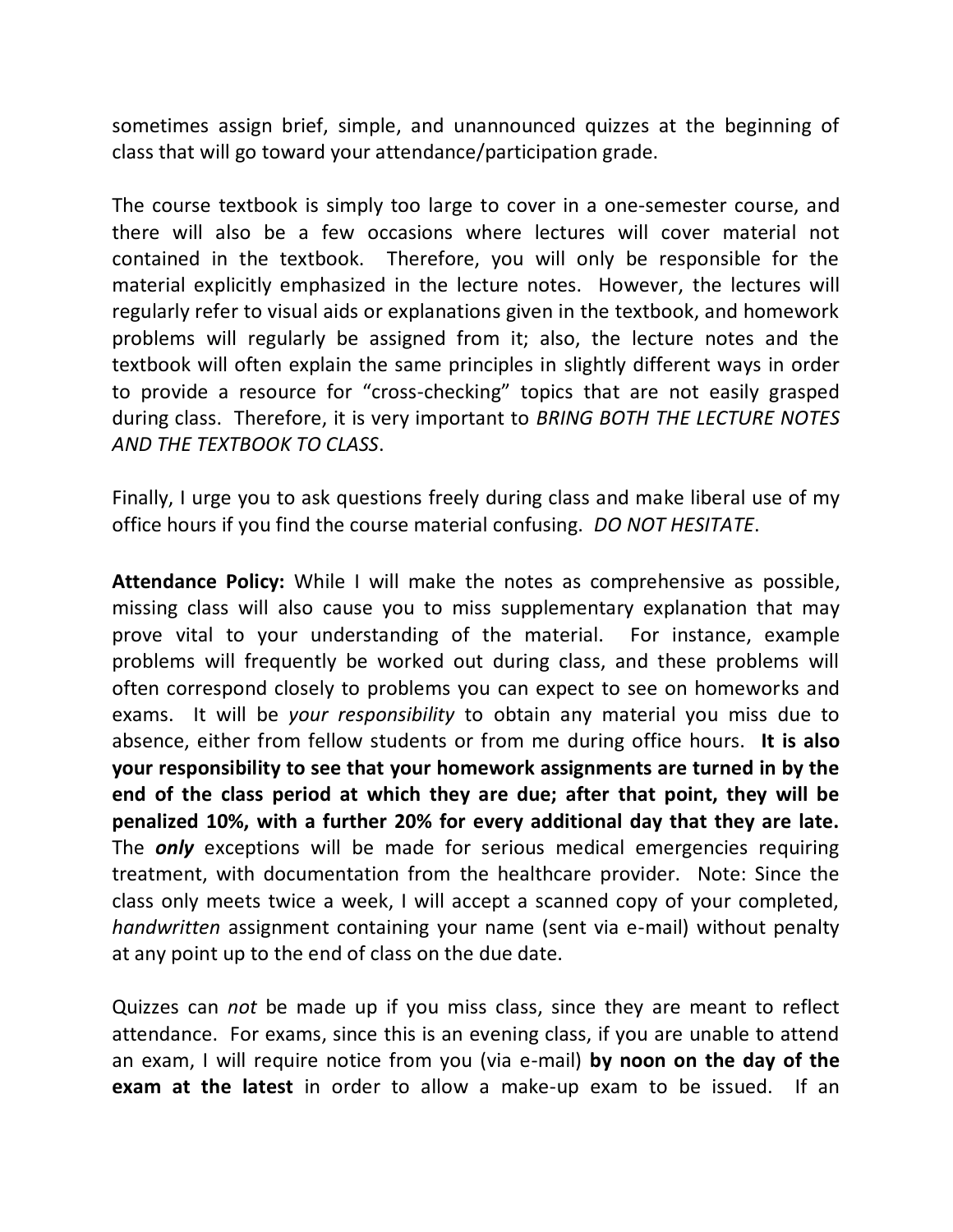emergency arises at any time after that, I **will require documentation** (doctor's note, selfie from the scene of the accident, etc.) in order to offer a makeup exam; otherwise, that exam will count as your drop. Also, since the make-up exam will not ask the same questions as the regular exam, it might be slightly more difficult, although I will do my best to avoid this.

One more point: scheduling conflicts have arisen in the past due to daytime classes scheduling activities or exams in the evenings. **It is your responsibility to check with your other instructors to see if they plan to schedule anything that would conflict with this class, especially the exams, and then provide me with a copy of the schedule as documentation; the deadline for reporting such conflicts to me, so that I can change exam dates if necessary, is FRIDAY, JANUARY 24th .**

**Reasonable Accommodation:** The University of Oklahoma is committed to providing reasonable accommodation for all students with disabilities. Students with disabilities who require accommodation in this course are requested to speak with me as early in the semester as possible. Students with disabilities **must**  be registered with the Office of Disability Services prior to receiving accommodations in this course. The Office of Disability Services is located in Goddard Health Center, Suite 166, phone 325-3852 or TDD only 325-4173.

**Academic Misconduct:** All provisions of the Norman Campus Academic Misconduct Code shall apply in cases of academic dishonesty. Any violation of the Academic Misconduct Code will result in your removal from this course, and a grade of F will be recorded for the course. Academic misconduct is defined as "any act that improperly affects the evaluation of a student's academic performance or achievement." At the University of Oklahoma, academic integrity is expected from each student. Misconduct such as plagiarism, fabrication, and fraud, as well as attempting to commit such acts or assisting others in doing so, will not be tolerated. Students are responsible for knowing the OU Academic Conduct Code, which can be found at http://www.ou.edu/studentcode and http://www.ou.edu/provost/integrity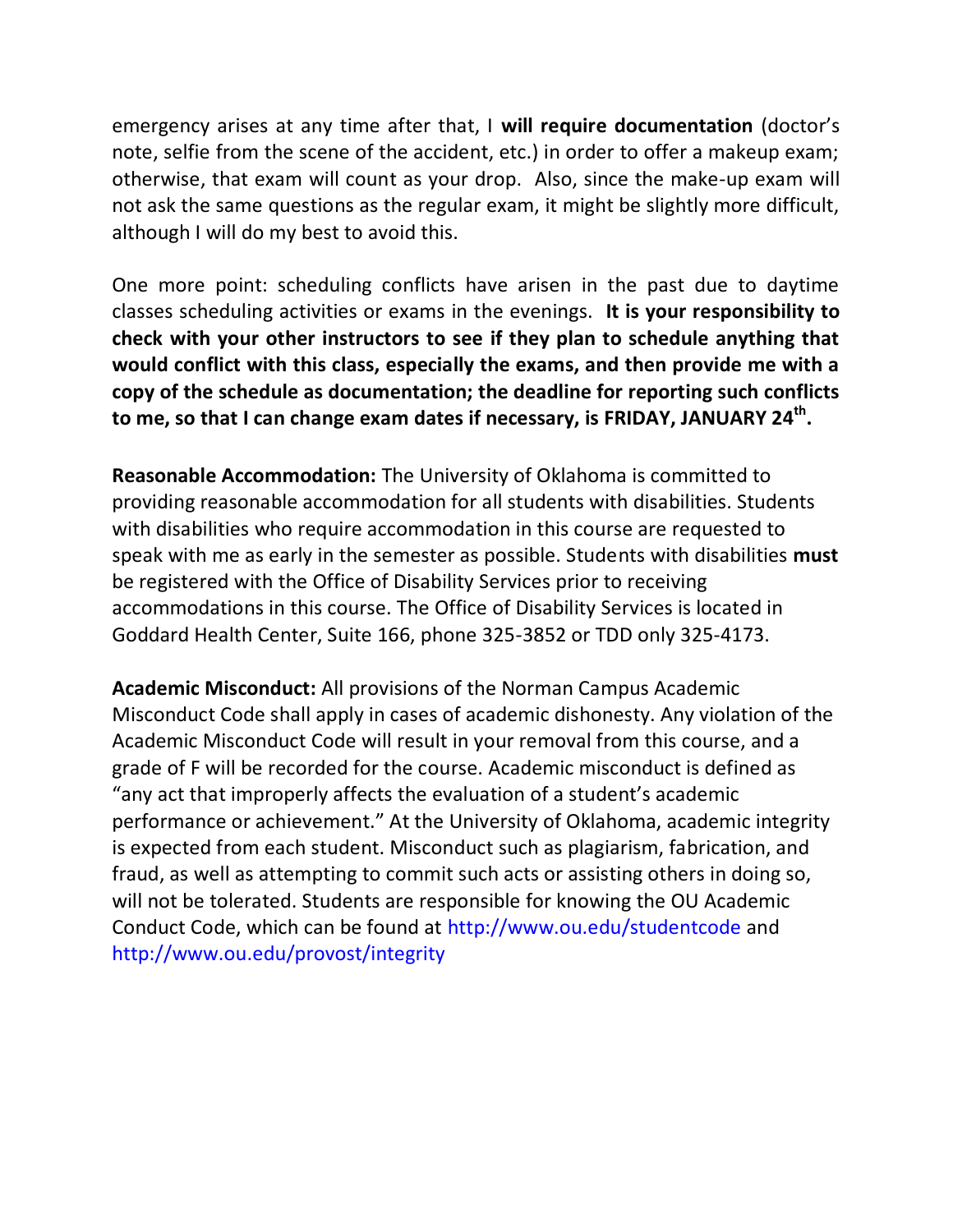# **Class Schedule**

## JANUARY

| $14^{\text{th}}$ | Course Intro, Properties of the Atmosphere I (units, density, temperature) |
|------------------|----------------------------------------------------------------------------|
|                  | - Homework 1 assigned                                                      |

- 16<sup>th</sup> Properties of the Atmosphere II (pressure, humidity, and wind)
- $21<sup>st</sup>$  Meteorological Maps and Charts I (time coordination, surface charts) **- Homework 1 due, Homework 2 assigned**
- 23<sup>rd</sup> Meteorological Maps and Charts II (upper-air charts, radar data)
- $28<sup>th</sup>$  Meteorological Maps and Charts III (satellite data, begin exam review) **- Homework 2 due**
- $30<sup>th</sup>$  Exam 1 Review

### FEBRUARY

- $4^{\text{th}}$ **EXAM 1**
- $6<sup>th</sup>$ Heat, Forces, and Stability I (heat) **- Homework 3 assigned**
- 11<sup>th</sup> Heat, Forces, and Stability II (forces)
- 14<sup>th</sup> Heat, Forces, and Stability III (buoyancy and the concept of stability)
- $18<sup>th</sup>$  Global Climate I (the concept of climate, heat budget, seasons, global oscillations) **- Homework 3 due, Homework 4 assigned - Writing Assignment issued (due April 3 rd)**
- 20<sup>th</sup> Global Climate II (the science and impacts of climate change)
- 27<sup>th</sup> Global Climate III (*Climate of Doubt*, "baloney detection," begin exam review) - **Homework 4 Due**

#### MARCH

- $4^{\text{th}}$ Exam 2 Review
- $6<sup>th</sup>$ **EXAM 2**